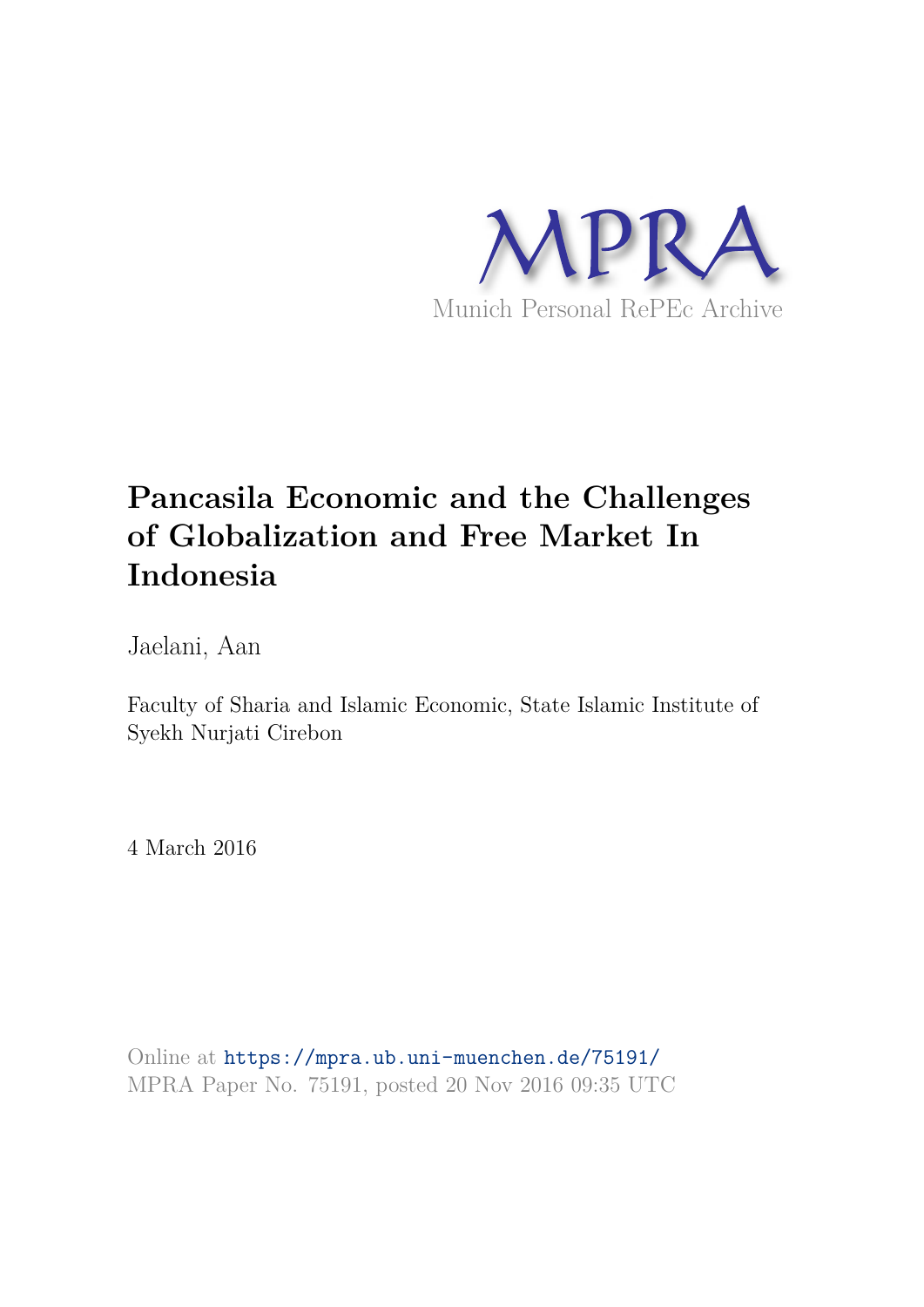# **Pancasila Economic and The Challenges of Globalization and Free Market In Indonesia**

### **Aan Jaelani**

Sharia and Islamic Economic Faculty IAIN Syekh Nurjati Cirebon Jl. Perjuangan By Pass Sunyaragi Cirebon West Java Indonesia Email: *[aan\\_jaelani@syekhnurjati.ac.id](mailto:aan_jaelani@syekhnurjati.ac.id)*; Website: http:[//www.researcherid.com/rid/D-6905-2016](http://www.researcherid.com/rid/D-6905-2016)  <http://orcid.org/0000-0003-2593-7134>

#### **Abstract**

The crisis of economy in Indonesia forces the government to reform its economic development paradigm. The new paradigm development refers to great attention of economic-societies such as cooperation. Those involve in the planning of national economic development as well as the planning of society development. This article aims to define the combination between Islamic economic and economic of Pancasila to pressure the identity of Indonesian state in globalization era.

**Keyword:** *Pancasila economic, Islamic economic, globalization, free market* **JEL Classification:** A11, F6, G18, H1, N2, O57, P5, Z21

#### **Background**

The idea and practice of "market mechanisms" in the economy can not be separated from the paradigm of the "market economy" in line with the economic development of socialist and capitalist. In this case, the government can organize an economy that the prosperity of a country can be achieved (N. Gregory Mankiw, 2006, p. 11). On the other hand, the market economy for some people believed to also be able to bring the economy more efficient, with consideration of existing resources in the economy can be utilized optimally, and also no need for the planning and supervision of any party. Or in other words "just leave everything to the market," and an invisible hand that will bring the economy toward equilibrium, and in a position of balance, the existing resources in the economy more optimally utilized (Deliarnov, 2005, p. 40).

Empirical facts show that the real market economy is far from perfect, where the difficulty of finding market information sufficient for both consumers and producers regarding the price, quantity, and quality of products and resources,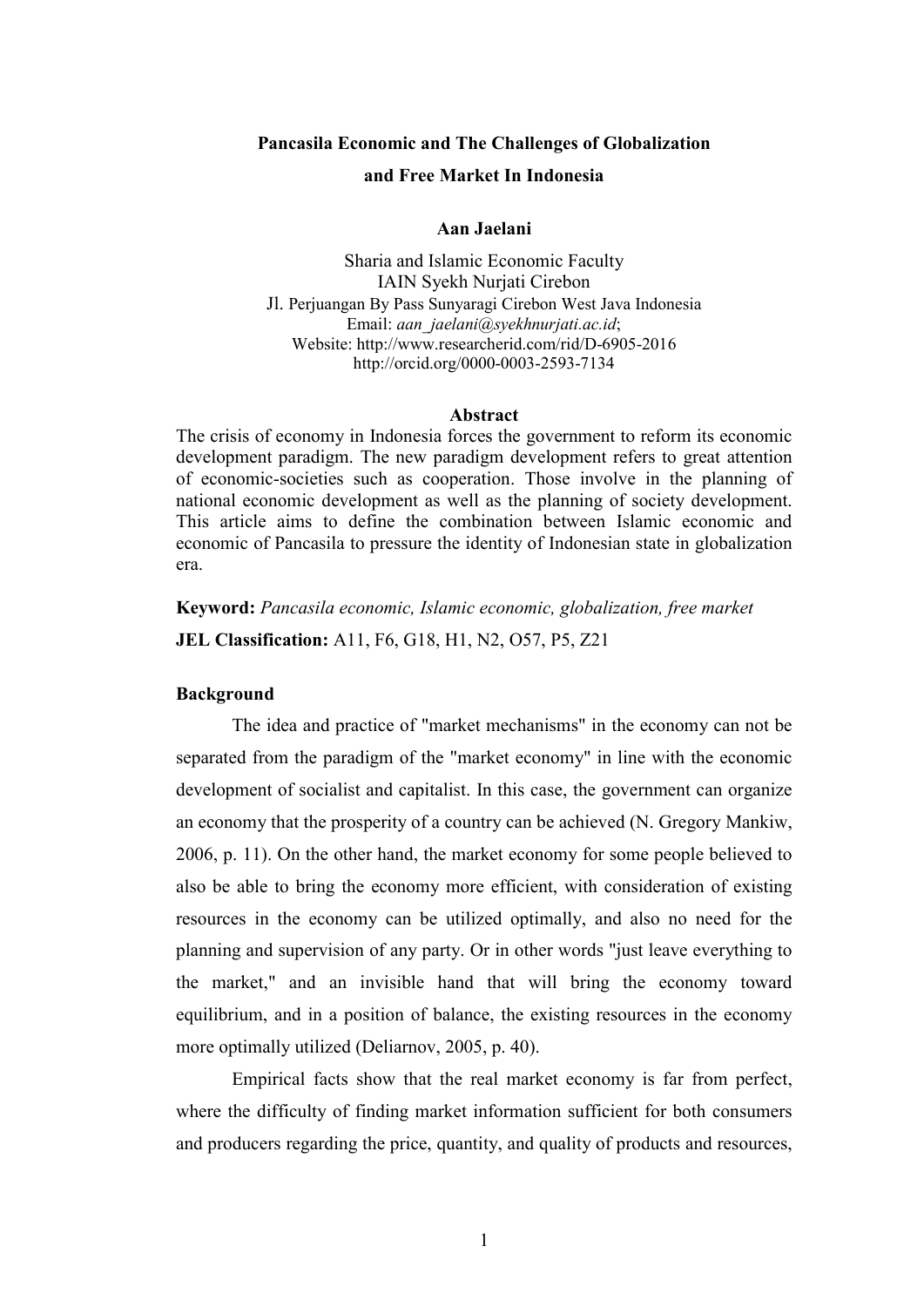and sometimes to get the information required high costs, plus the existence of economies of scale in many sectors the main economy is creating barriers to entry for businesses wanting to do business in the same sector.

At the turn of the above resulted in the allocation of resources that are not appropriate, and it is not intended by these countries when they began to implement a market economy in their country, apparently obtained by them instead of market imperfection, which is precisely bring them "stuck" in economic backwardness.

Capitalist economy saw markets play a very important role in the economic system (see Adam Smith, 1966). This requires a paradigm of capitalist free market to solve the problems of the economy, from production, distribution to consumption. The socialist economic system requires maximizing the role of the state. Country ought to govern all economic sectors to ensure justice to the people (see Karl Marx, 1867).

The views of capitalism and socialism mentioned above have consequences that man on the one hand have the freedom to act economically, although such action is contrary to the values of moral and religious values, while on the other side of humans altogether positioned as robots that are able to be creative and obey whatever the government's economic policy, especially in relation to the market mechanism. Two of the world's economic paradigm then provide greater impact on the economy of a nation that increasingly worse, especially in developing countries.

In contrast to the capitalist and socialist economies, Islam considers that the market economy, the country, and individuals are in balance, there should be no sub-ordinate, so that one becomes dominant than the other. Market freedom is guaranteed in Islam, however, ethical values into consideration in every transaction basis and businesses. Nevertheless, business ethics based on the values of culture and religion is very difficult to realize in practice.

Every business person is stuck in the mindset of globalization with individual freedom that marks the advent of the era of the free market and competition as a form of neoliberalism. Then another problem appears to be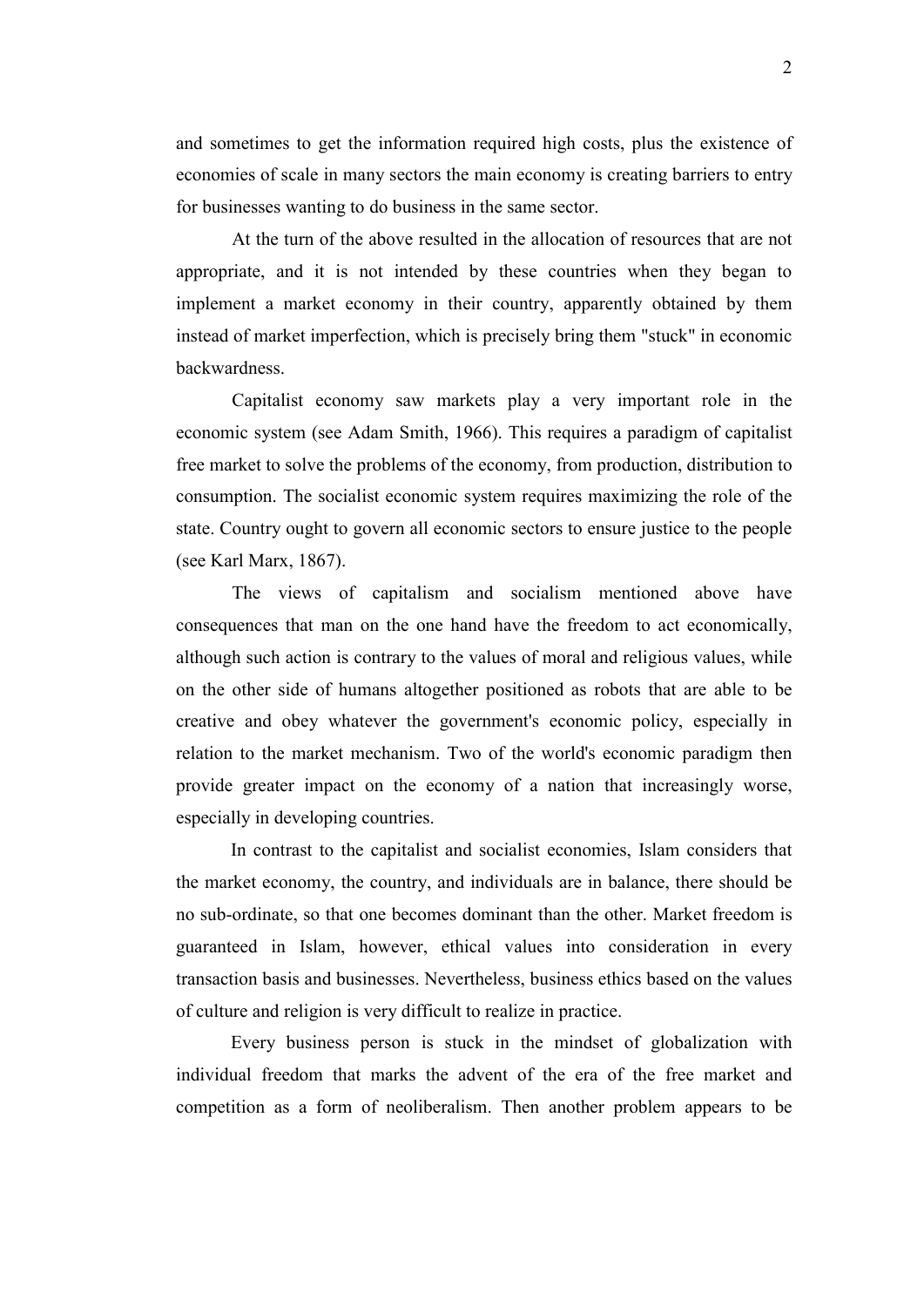related to the values of Pancasila<sup>1</sup> which overlooked in running economic activity. Why do we ignore the economy based on cooperation, which is precisely maintain the existence of any economic power, not mutually paralyzing (disempowering), and even work together towards forming a joint force (macht-vorming) synergistically?

This paper by combining Islamic economics and the economics of Pancasila will try to elaborate fundamental changes occurring in the economic field, especially after the post-reform were unceremoniously left the identity of nationality, namely Pancasila is not used as a source of value in running the economy (Article 33 of the 1945 Constitution). This is causing the economic slump is not just the material aspect which indeed we are experiencing, even our culture are stuck in the mindset of neoliberalism with the typical individualism, competition, and the free market.

#### **Review Literature**

l

In a study of the market economy, where the state is a role that does debate, whether to intervene or let go of the market mechanism which takes place particularly in terms of supervision and regulation of prices. Nonetheless, the state plays an important role in the economic life mainly three main functions, namely the allocation, distribution and stabilization.

Some review of the literature on globalization and market mechanisms, among others, may be noted the work of Adam Smith (1966), *An Inquiry into the Nature and Causes of The Wealth of Nations*. This character as a pioneer in capitalism that led to paradigme laissez-faire or free market. Paul A. Samuelson (2008) also notices it in *Economics*. This work became an important book in the study of economics that brought the tradition of liberalism and free markets.

<sup>&</sup>lt;sup>1</sup> Pancasila is the official philosophical foundation of the Indonesian state. Pancasila consists of two old Javanese words (originally from Sanskrit): "pañca" meaning five, and "sīla" meaning principles. It comprises five principles held to be inseparable and interrelated: 1) Belief in the one and only God (in Indonesian, Ketuhanan Yang Maha Esa); 2) Just and civilised humanity (in Indonesian, Kemanusiaan yang Adil dan Beradab), 3) The Unity of Indonesia (in Indonesian, Persatuan Indonesia); 4) Democracy guided by the inner wisdom in the unanimity arising out of deliberations amongst representatives (in Indonesian, Kerakyatan Yang Dipimpin oleh Hikmat Kebijaksanaan dalam Permusyawaratan dan Perwakilan); and 5) Social justice for all of the people of Indonesia (in Indonesian, Keadilan Sosial bagi seluruh Rakyat Indonesia).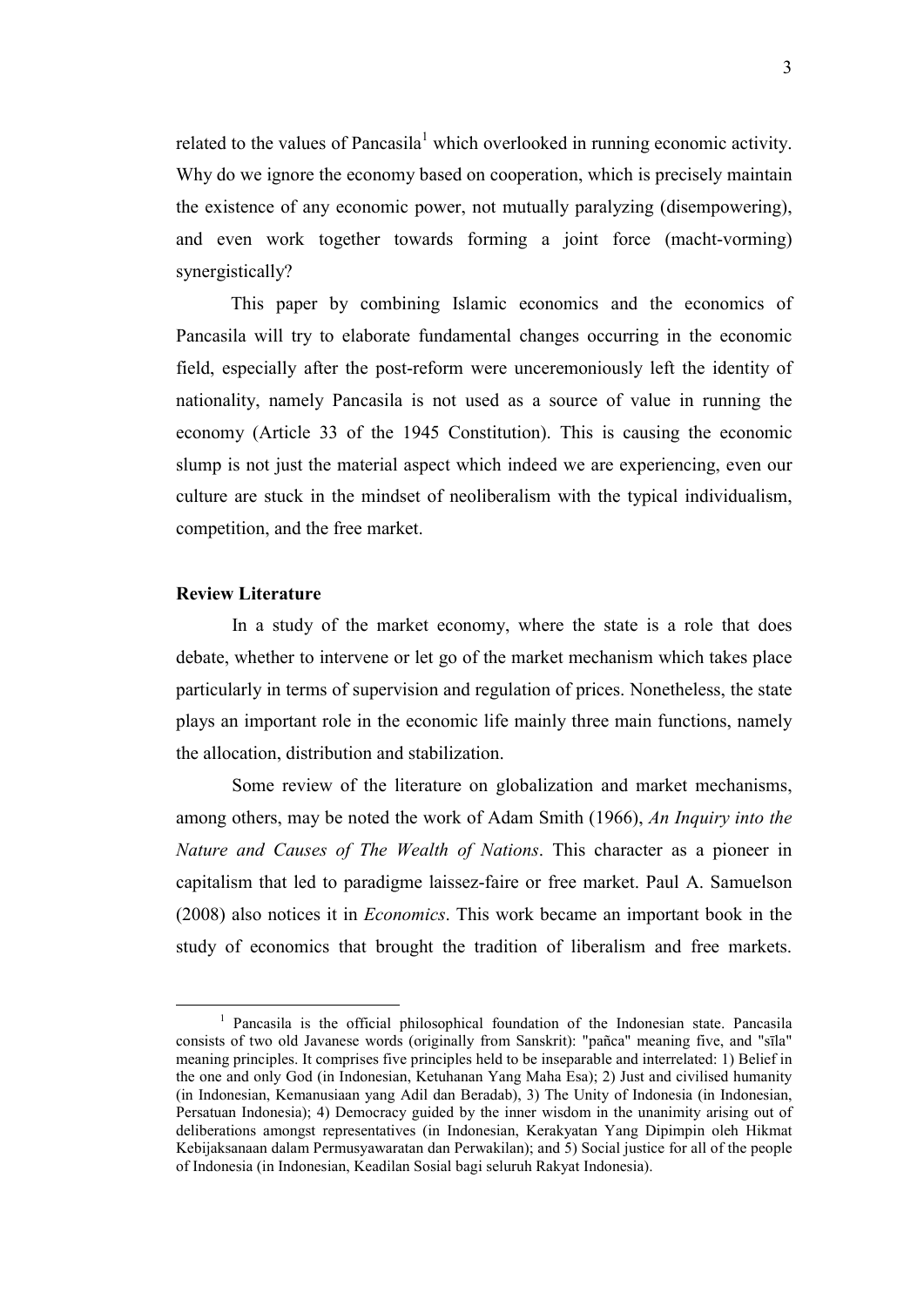Therefore, Sri-Edi Swasono criticizes the campus culture that uses this literature without profound criticism because of the axioms of liberalism and individualism.

Other works written Robin W. Boadway and Neil Bruce (1984) in *Welfare Economics*. This book gives an account of the economic well-being in the perspective paradigm of capitalism. Alessandro Roncaglia (2006) in *The Wealth of Ideas: A History of Economic Thought* provide an explanation to the economic analysis of the development of economic thought classical to neo-liberalism. Another article about the relationship between the state and the market can be read Murray N. Rothbard (1977) in *Power and Market Government and the Economy*. This book is important to see the dimensions and the role of a power struggle within the government and the market economy. I. Wallerstein (1979) in *The Capitalist World-Economy* revealed in the long history of capitalism and globalization are moving rapidly in the modern world.

Another book written Susan George (2002) in *the Republic of Free Market* which describes how the heat of the battle of ideas and ideological wars in spreading the neoliberal market economy and maintaining global capitalism. Shinichi Ichimura, et. al (eds.) (2009) in *Transition from Socialist to Market Economies: Comparison of European and Asian Experience* also illustrates the triumph of capitalism over socialism.

While the criticism of globalization and the free market among other works of Sri-Edi Swasono (2010). These people's economic figures produced many works that criticize globalization, free markets, neoliberalime and focus on the fight for economic democracy based on Pancasila. Rainer Adam, et.al. (2004, p. 43) in *Competition and the Market Economy in Indonesia* exposes the Indonesian economy in the current free market.

Another figure is Mubyarto (1999) who writes the *Economic System Reform of Capitalism Toward Economic Democracy*. This work is important not only the author's academic efforts in criticizing capitalism but also a form of struggle in implementing the social economy. Then Indra Ismawan (2001) in *Success in the Era of Economic Cooperation and Liberal For Small-Medium Company*. This book describes the tips of cooperatives and small-to-medium enterprise in the era of liberal economics. Mahmud Thoha, et. al. (2002), in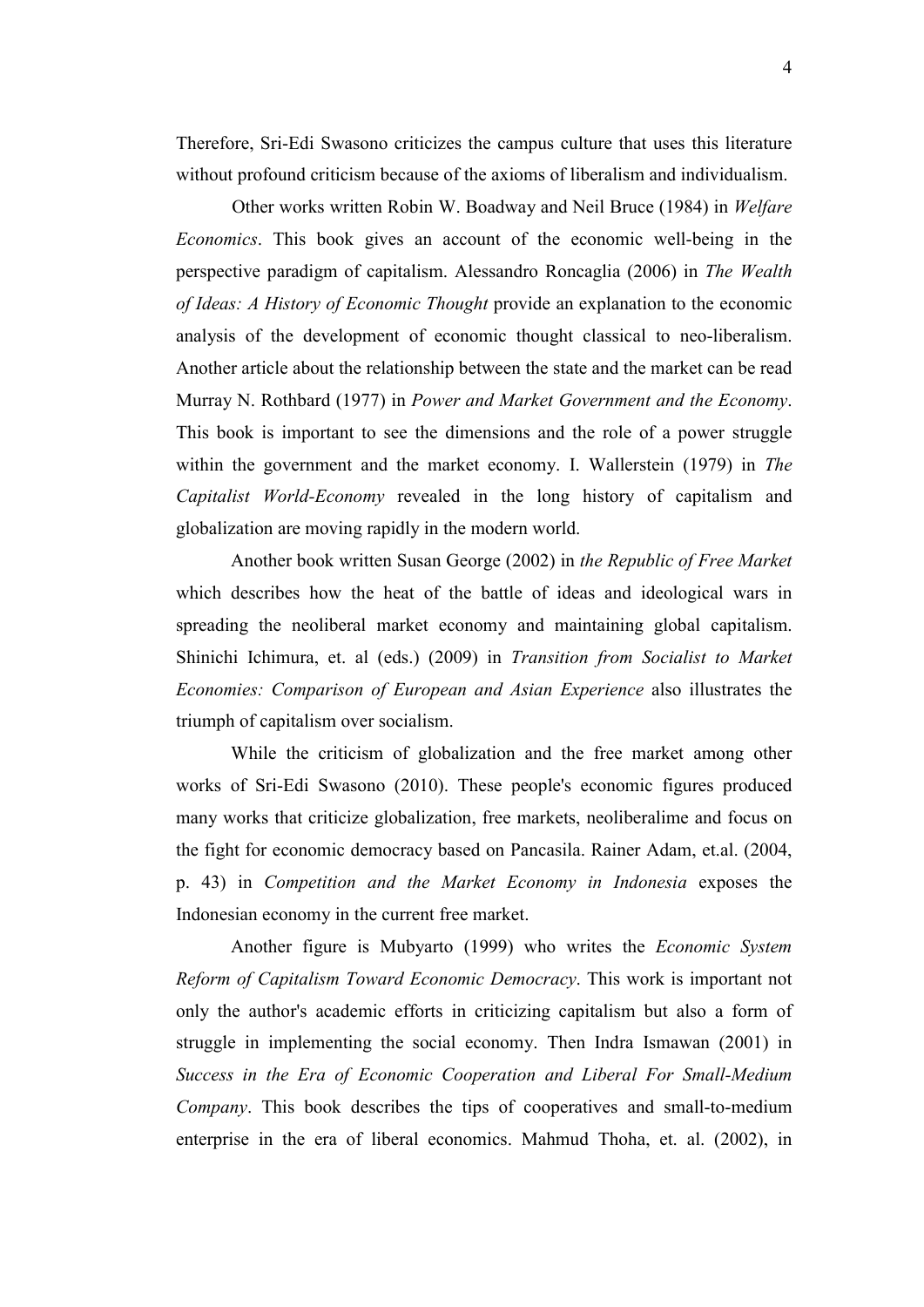*Globalization Economic Crisis and the Rise of Populist Economics* provides analysis of the economic crisis in Indonesia due to globalization and to provide alternatives to the development of community economy.

## **Economic Globalization and the Characteristics of the Free Market**

Implementation of the state from intervening in the market may be affected by the exercise of political economic policy (Abdul Azim Islahi, 1979, p. 104-108). In fact, the market and the market mechanism is not "everything", or "invisible hand" is always able to control the chaos of the market towards balance, as suggested by economists institutional (Mubyarto, 2000, p. 100).

In the economic history of Islam, their makanisme market can be seen in a hadith narrated by Anas r.a., related to the increase in prices of goods in the city of Medina. Based on the hadith, the Prophet Muhammad. does not determine the price. This indicates that the conditions it was left to the market mechanism naturally. Prophet rejected the offer and said that the market price can not be set, because it is Allah who decide.

In the analysis of contemporary Islamic economists, this theory adopted by Adam Smith, with his theory, invisible hands. According to this theory, the market will be regulated by invisible hands. Is not the theory of invisible hands it is more correct to say God Hands (Adiwarman Karim, 2003, p. 76; Abdul Azim Islahi, 2005). In this case, the market makers who determine the price, according to the rate request and offers, as well as continue to consider moral values and religion.

The market mechanism is the workings of the market, based on the existing market system. Market system is now developing a free market system, the market system that uses the principle of laissez faire (Rainer Adam, et.al., 2006, p. 53-76; Michael P. Todaro & Stephen C. Smith*,* 2003, p. 130-156). The results or equilibrium of the market mechanism is dependent on the existing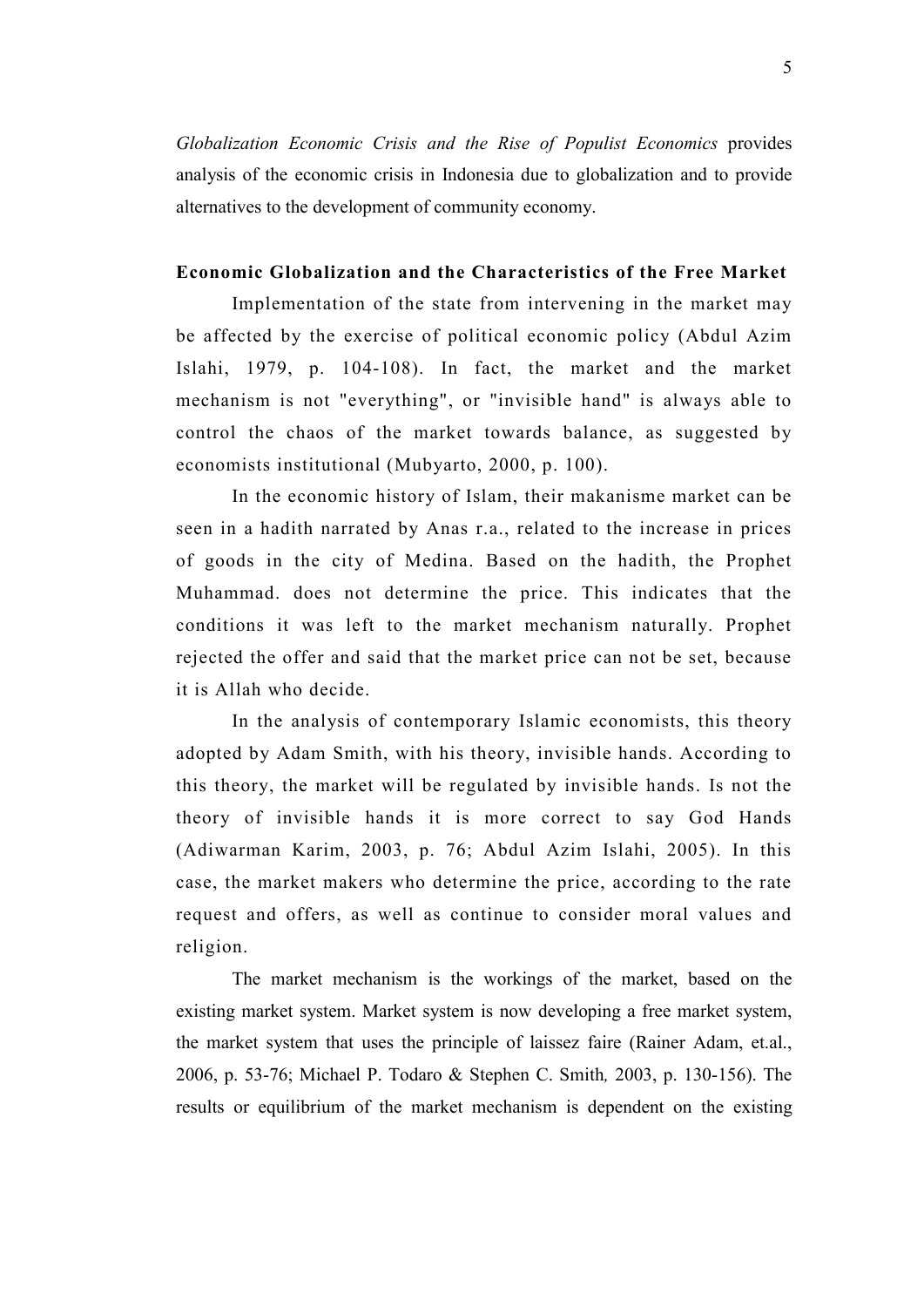market structure, or, in other words, depending on the composition or the building of the market.

Activity known by the trade market in the last decade has focused on the issue of free trade or "international business", i.e. businesses whose activities go beyond the national borders. Free trade is an issue of globalization does not pay attention to variants of the economic situation of a country (Munawar Iqbal & Ausaf Ahmad (ed.), 2005, p. 202-214), especially in the Third World countries are also affected. It is as affirmed Albert Bergesen, caused by the free market system imposed by force entirely as a new law to regulate the international economic order (global) (Ikhwan Hamdani, 2003, p. 13-29). Consequently, every state is required to prepare a lot of things, starting reliability of human resources (HR), the availability of economic infrastructure, natural resources, and legal institutions to ensure the certainty of doing business.

Another consequence of the market mechanism in the form of free trade or free market in the form of their efforts to economic liberalization and privatization or privatization as a consequence of the expansion of capital or capital distributed by the developed countries throughout the world. Each country will recast the structure and national policies to be aligned with global interests, and at the same time, economic liberalization in accordance spirit of globalisation (I. Wallerstein, 1979, p. 91).

Therefore, the essence of the free market mechanism is; First, their market access, ie access to the widest possible market opens up adalagi no restrictions and obstacles every economic actors to enter and exit the border of member countries of the WTO (World Trade Organization); and secondly, national treatment or national treatment which gives fair treatment to all economic actors who work in the host country, as well as treatment that is given to the national economy or in the country (Shackle, G.L.S., 1972, p. 104).

Various problems can arise as a result of free trade because of the possibility to realize these hopes are very difficult or even impossible to materialize. Umar Chapra (2001, p. 38) gives the reason that there are some distortions in expressing priority in the market. This leads to bias in the realization of efficiency and fairness. Distortion in expressing priority in the system due to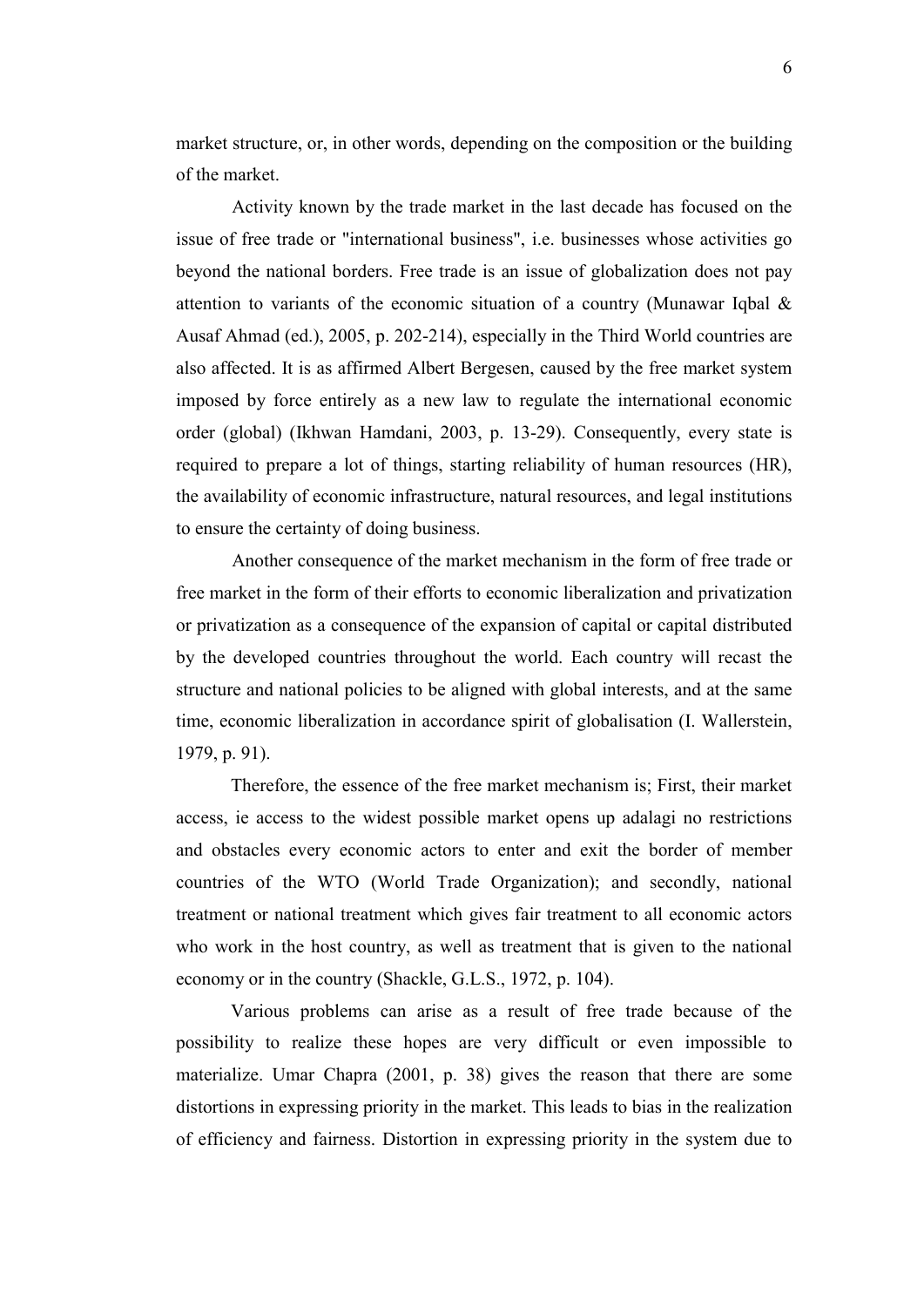dislike of conventional economic market on normative judgments and excessive emphasis on the maximization of the wealth, and the desire to satisfy the personal needs obviously an aberration basic philosophy of most religions. These religions generally believe that material prosperity, while important, is not enough for human welfare.

#### **Markets: Perspective Capitalism, Socialism, and Islam**

The capitalist economic system is an economic system dominated by capital or capital, with the profit motive where money is everything. In the capitalist economic system is also known as the existence of freedom in berekonomi, along with a strong interest instruments. Some characteristics of the capitalist economy is inividual actions in the absence of centralized economic planning (Schumpeter, J.A., 1950, p. 65-78).

While socialism where the absence of private property, only public ownership, where the industry and the factors of production entirely for social purposes as well as their social service motive. Some characteristics of a socialist economy is the central planning of the economy, the enactment of equitable income distribution and essential assets owned by the public (Rostows, W., 1967, p. 36-37). Marxism (as cited in Gottlieb, M., 1984, p. 23-25) is a form of communism where the consumption and production of regulated collective emphasis on social programs and education, and rooted in science and negates God. So that in practice all the methods for collective happiness.

For the role of the state in the economy must be minimized at all, because if the state played down intervention in the economy will only get rid of the private sector so that ultimately disrupt the market equilibrium. So in the paradigm of capitalism, the market mechanism is believed to produce a fair and wise decision from a wide range of interests who meet in the market. Meanwhile, in a socialist paradigm, the market should be maintained in order not to fall into the hands of the investors (capitalists) who greedy that monopoly means of production and perform labor exploitation and use it to get prifit profusely. Because of that equilibrium will never be reached, otherwise injustices will happen in the economy. The state should play a significant role to achieve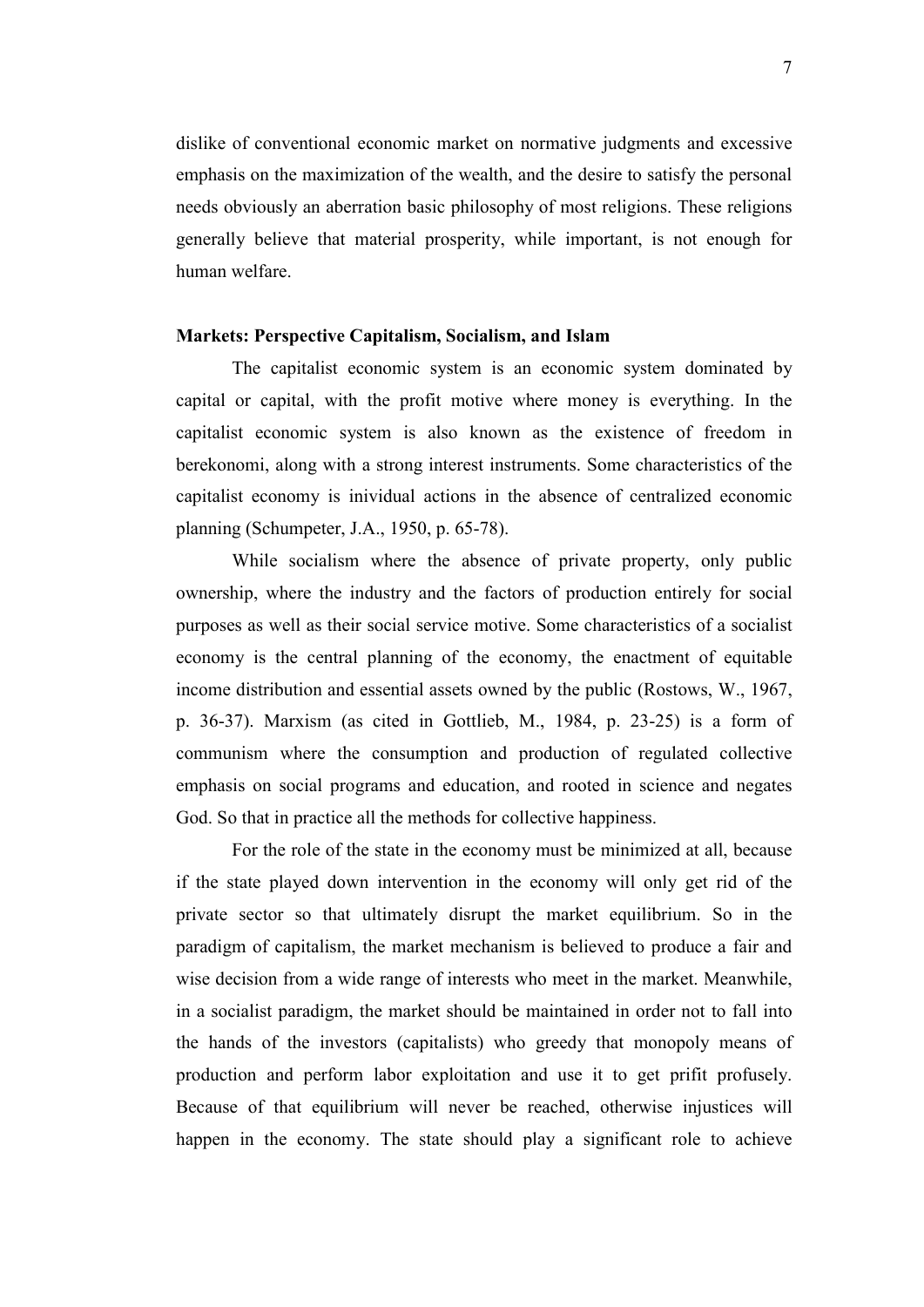economic equilibrium and fairness in the market (Robin W. Boadway and Neil Bruce, 1984).

Islam considers that economic markets, countries, and individuals are in balance (iqtishad), there should be no sub-ordinate, so that one becomes dominant than the other. Market freedom is guaranteed in Islam. The free market determines the means of production and prices, there should be no interference resulted in the destruction of the balance of the market (Mahmud Shaikh Ahmad, 1995, p. 34- 35).

The market mechanism widely studied in the classical Muslim scholars thought. Abu Yusuf described the laws of supply and demand in the economy with the theory of "when the few available goods, the price will be expensive and when available stuff, then the price will be cheaper (Abu Yusuf, 1979, p. 80; Dia'u al-Din Al-Rayyis, 1961, p. 23-27). Ibn Taymiyah explained that in a free market, prices are affected and considered by the forces of supply and demand. However, Ibn Taymiyah also oppose government intervention with excessive regulation when free market forces are working to determine a competitive price (Ibn Taymiyah*,* 1986, p. 2; Abdul Azim Islahi, 1996, p. 179-180).

In the view of al-Ghazali (1979, II, p. 135), the role of trade activity and growth of the market price moves in accordance with the forces of supply and demand. The market is part of the natural order. Associated with the market mechanism Ibn Khaldun provides an analysis of "the prices in the city". According to him, the type of items divided into two, namely: first, staple goods, both luxury goods. When a city expands and the population increases, the procurement of goods of basic needs get priority, so as to increase and consequently offer lower prices. As for luxury goods, demand will increase, in line with the development of cities and changing lifestyles (Ibn Khaldun, 1967, II, p. 271-278.). As a result, the price of luxury goods to rise.

# **Market Failure and the Political Economy of The State**

According to Samuelson (as cited in J. Margolis & H. Guitton, 1969, p. 98-123; Bernard Salanie, 2000, p. 45-59), the government has played an increasing role in the modern mixed economy system. This is reflected in (1) the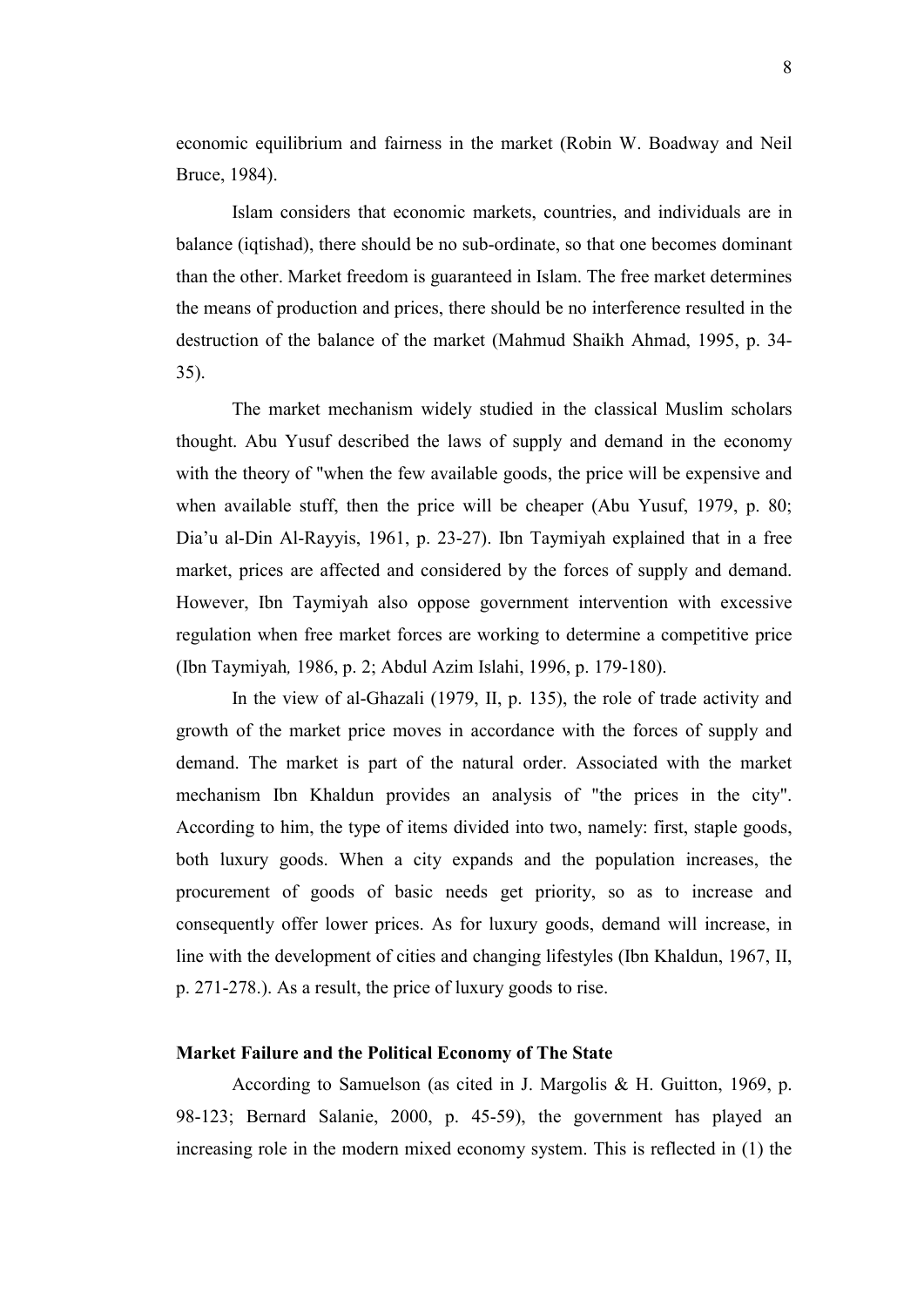growth of government spending; (2) equitable distribution of income by the state; and (3) direct regulation of economic life. Changes of government functions is reflected in the activities of government include: (1) the direct supervision; (2) the social consumption of public goods; (3) the stability of the country's financial and monetary policies; (4) the production of government; and (5) welfare expenditure.

In the mechanism, the market is experiencing difficulty in creating the allocation of economic resources perfectly, so it failed. The market failure, as revealed Murray N. Rothbard (as cited in Ernesto Screpanti & Stefano Zamagni, 2005, p. 111-121), usually caused by the common goods or goods together, elements of market imperfections, public goods and externalities, the market is not complete, limitation or failure of information, unemployment or unemployment, and uncertainty.

In the context of Islam, the role of the state is done in order to continue the prophetic mission (Al-Mawardi, 1995, p. 94), namely the achievement of almaqashid al-shari'ah (the goals of shari'ah) (Abu Ishaq al-Shatibi, 1975, II, p. 6-7). The state as an agent of God to realize al-maqasid al-shari'ah. For example, in the Islamic state allocation of resources that are not in accordance with the purpose of Personality 'is not justified. Therefore, the acceptance of justice and equality become an essential component of public policies. Thus, the benefit of which refers to community needs a keyword.

Similarly, in the economy of Pancasila, the dimensions of justice, equality, and the management of natural resources are used for the benefit of society based on the principle of the benefit. Branches of production for the state and dominate the life of the people controlled by the state and utilized for the welfare of the majority (Article 23 of the 1945 Constitution).

For example, during the 32 years of the New Order, feudalism, paternalism and absolutism of the government is basically a tendency toward sentralisaisme. In such a trend, autonomy, decentralization and deconcentration will not run (Sri-Edi Swasono, 2001).

To accelerate regional development, the main agenda of the era of reform is decentralization and democratization of the economy. The central theme of the development policy in the era of reform is to promote the human development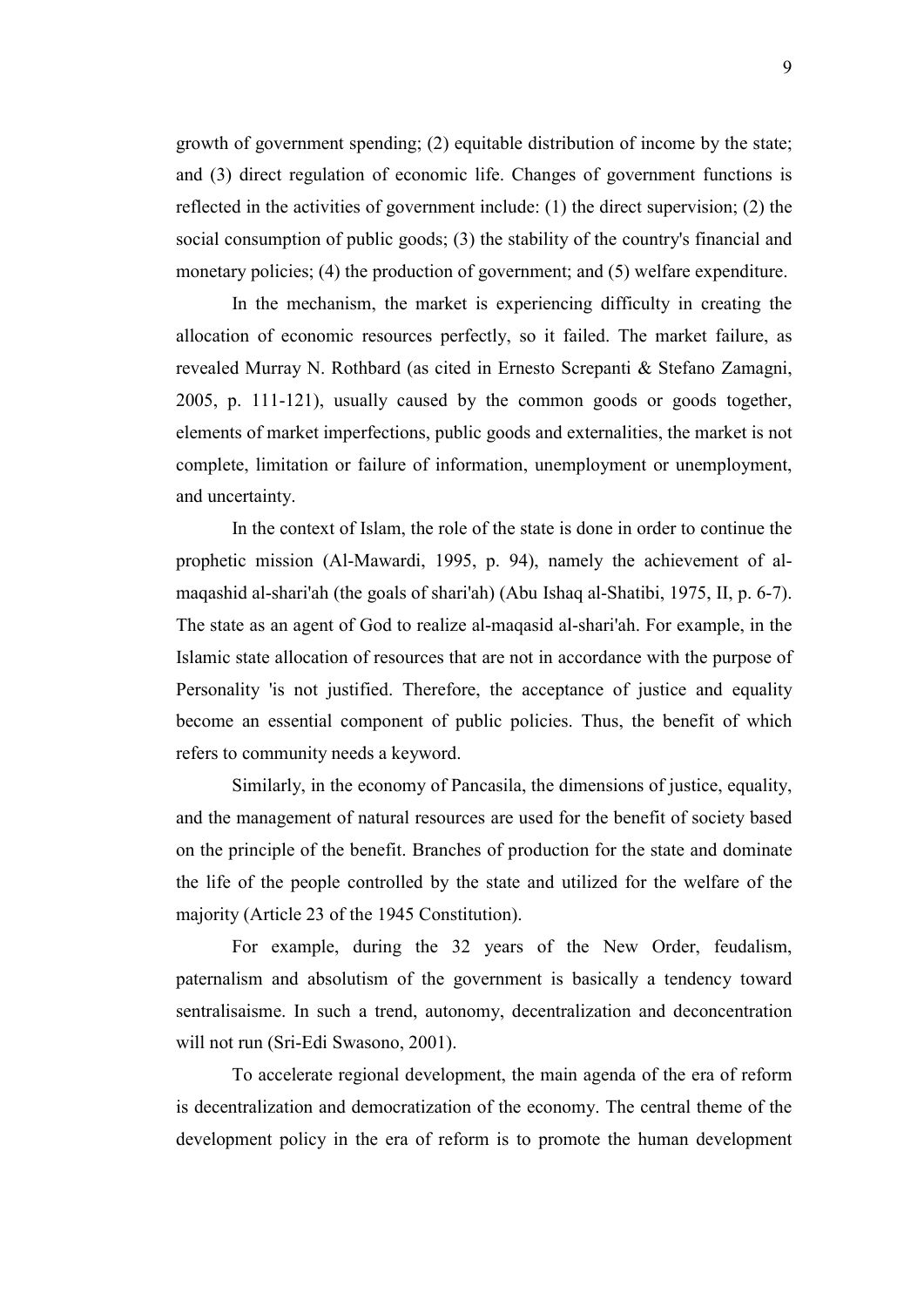paradigm that puts people as actors of development and the regional economy as a vehicle to put the public welfare.

Therefore, people themselves will not be able to alleviate the economic and social poverty, to empower people, especially the poor needed self empowerment from outside, especially from the government. In fact, according to Sri-Edi Swasono (March 29, 2001), people have undergone the process of impoverishment and disablement (disempowerment), which was in line with national development that ignores democratic orientation.

The problem is the system of free trade in this global era can be an alternative for economic progress by increasing growth and development, or on the contrary, he became the new problems for certain countries, particularly developing countries that suffer economic conditions, including the Indonesia. In addition, the system can apply or not for all and to the common prosperity.

In the Islamic economy and the economy of Pancasila, the state has the right to intervene in economic activities carried out by individuals, both to oversee these activities and to organize or carry out some sort of economic activity that are not able to be implemented by individuals.

Economic activity is moving towards a free market. However, developments tend to reveal the complexity and distortions of ethics in economic activity (Muh.al-Assal & Fathi Abd. Karim, 1999, p. 101-102; Sri-Edi Swasono, 2001). On that basis, the Ibn Taimiyah (1979, p. 20-22), deems it necessary engagement of the state in economic activity in order to protect the rights of people from the threat of injustice existing businesses, and for the sake of greater benefit. In this regard, the state intervention in economic activities aimed at eliminating poverty as an obligation of the state. For Ibn Taymiyya, a person must live in prosperity and not depend on others, so that they can fulfill a number of obligations.

In the economy of Pancasila, clearly defined objectives Indonesian state in the fourth paragraph of the Preamble of the 1945 Constitution which is to the intellectual life of the nation, the welfare of the community life, and participate establishment of world order based on freedom and social justice eternal. Therefore, the Indonesian state is obliged to participate in regulating the economic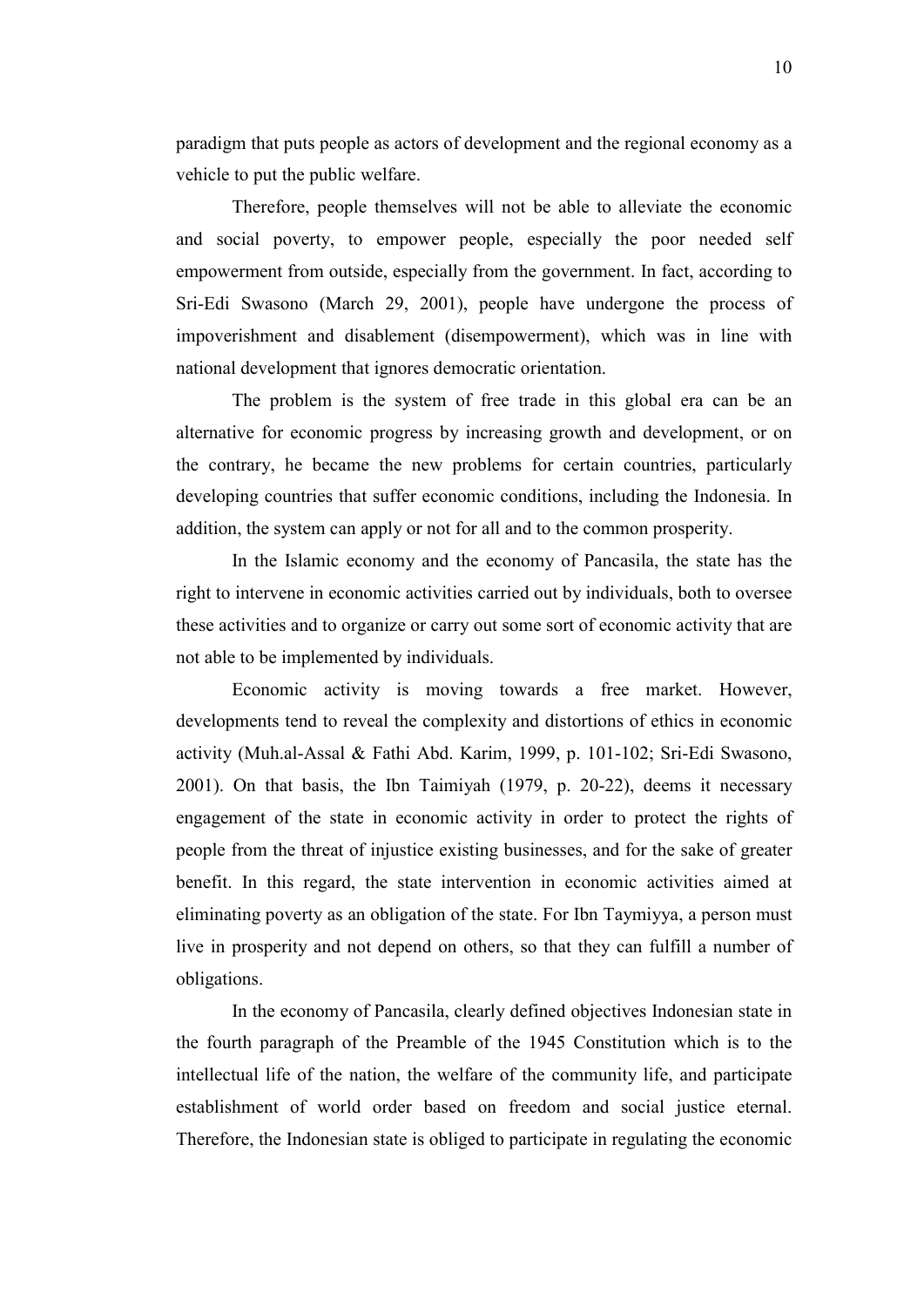life of society, which is solely intended for their welfare. In this case, the people's economy into a national identity that should be championed and manifested in the economic life of society. Therefore, according to Sri-Edi Swasono (July 19, 2011), free markets or free trade does not have a place in the economy of Indonesia, because it is based on "sovereign market" instead of "sovereign people".

The free market, in principle, is more concerned with a group of investors who continue to embed its economic grip on any economic activity. Therefore, Act No. 38 of 2008 on the ASEAN Charter should be criticized because the tendency in favor of the free market imposed in the ASEAN region, particularly Indonesia (Sri-Edi Swasono, July 22, 2011). If not, what about our people who are poor, poor economy and poor resources.

#### **Islamic Market Transformation in Strengthening Economic Democracy**

In the Qur'an and hadith can be found some of the terms that indicate the meaning of the "market" or "trade" in general, such as "al-bai'", "al-tijarah" and "isytara" with various forms of derivation. The term implies that diverse. In the context of a free market, then selling or trading the core of the exchange of goods or services contain elements of freedom on every transaction, but carrying administrative fine. In this case, the freedom of the transaction or the type of goods used as commodities in free trade based on the values of ethical-religious. In addition, business people do not forget their obligations as a Muslim, such as establish regular prayers and spend most of their wealth in the way of Allah, and the transactions are conducted not contain elements of usury.

Islamic Economics is consistent cutting actions and engineering which makes the price go up and down are not natural anymore. Therefore, Islam forbids ihtikar (hoarding of goods, so that scarce and prices rise), forbids talaqi rukban (buy goods at prices below the standard before it reached the market), tala'ub bi al-tsaman (playing the price), taghrir (deceptive in buy-sell), usury, nafs (brokers, ostensibly bid to deceive buyers to pay a higher price), tashriyah (no milking animal to be considered always bersusu a lot), and so forth. Thus, any negative action, either by the seller or buyer who raises the stability of the market be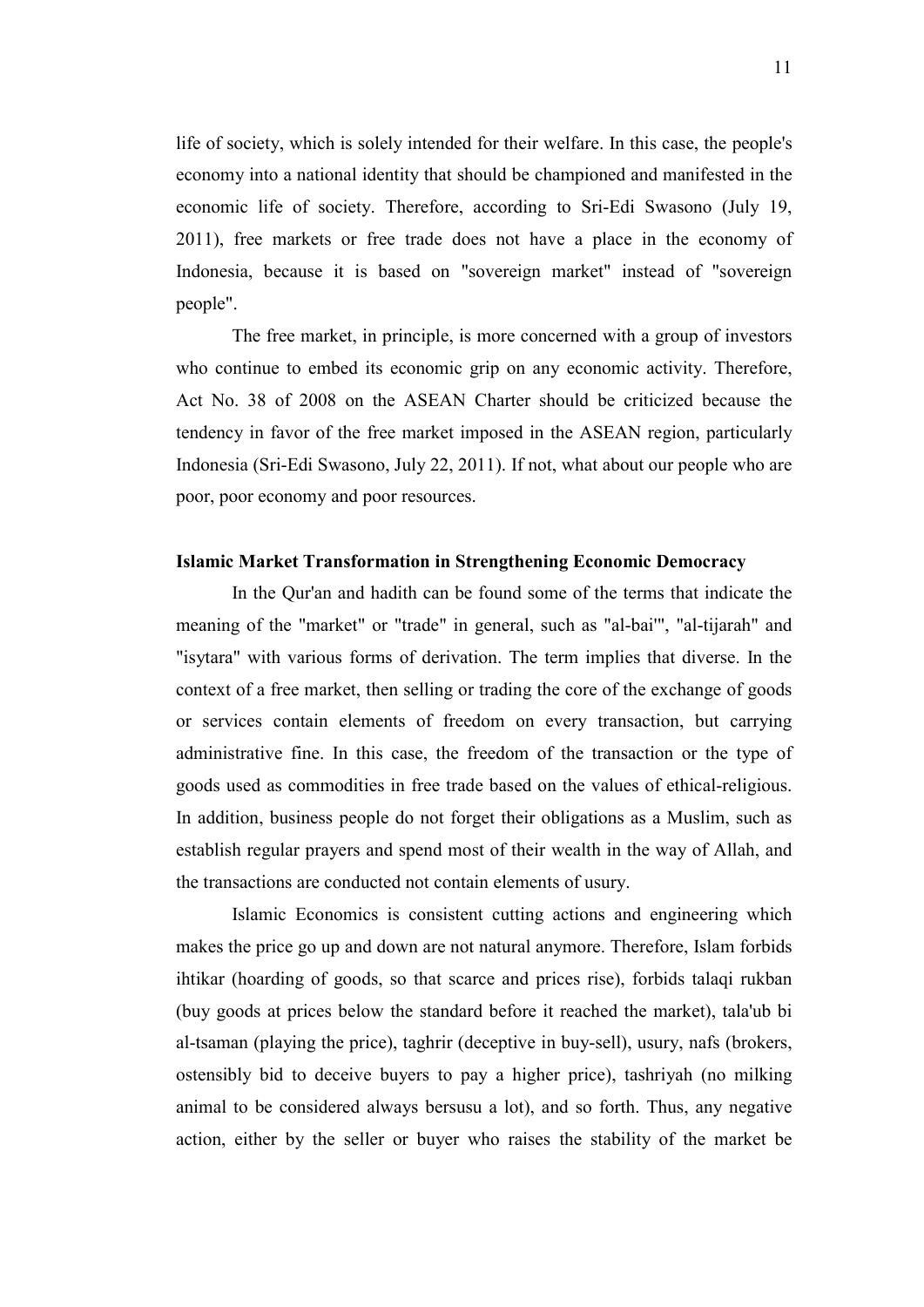disturbed by the rise and fall of prices is no longer natural, is not allowed in the practice of Islamic economics.

If so, the free market should be controlled in order to ensure social balance. The quality of this equilibrium will control all aspects of human action - as the most important factors on economic behavior. It can be analyzed; First, the basic relationship between consumption, production, and distribution will be stopped at a certain equilibrium, to avoid the concentration of economic power in the palm of a handful of people (exploitative monopoly); secondly, the economic situation that affected the pattern of free trade must be consistent with the distribution of income and wealth equitably and not narrowed (Qur'an, 59:7) (Haider Naqvi, 1981, p. 34- 68). In this case, Islam also prohibits the hoarding of wealth (Qur'an, 4:37), as well prohibit the consumption of which exceed the limits and extol the virtues infak (Qur'an, 2:195).

The current global economic developments have implications for the welfare state. Limits and strength of the nation-state is fading, dispersed to the locality, independent organizations, civil society bodies supra-national (such as NAFTA or the European Union), and multinational corporations. Globalization has limited the capacity of the nation-state in conducting social protection.

Economic development is essential for well-being. Globally and in particular in the advanced industrial countries, economic growth has strengthened integration and social solidarity, as well as expanding the capabilities and access to health care, education, housing, and social protection. However, analysis of Edi Suharto (2005, p. 48), in many developing countries, globalization and free market economy has widened the gap, causing environmental damage, undermine the local culture and language, as well as exacerbate poverty.

Policies of privatization, free market and structural adjustment which emphasized the international institutions have pushed developing countries into situations in which they live impoverished population without protection. While economic growth is important, but it does not automatically protect people from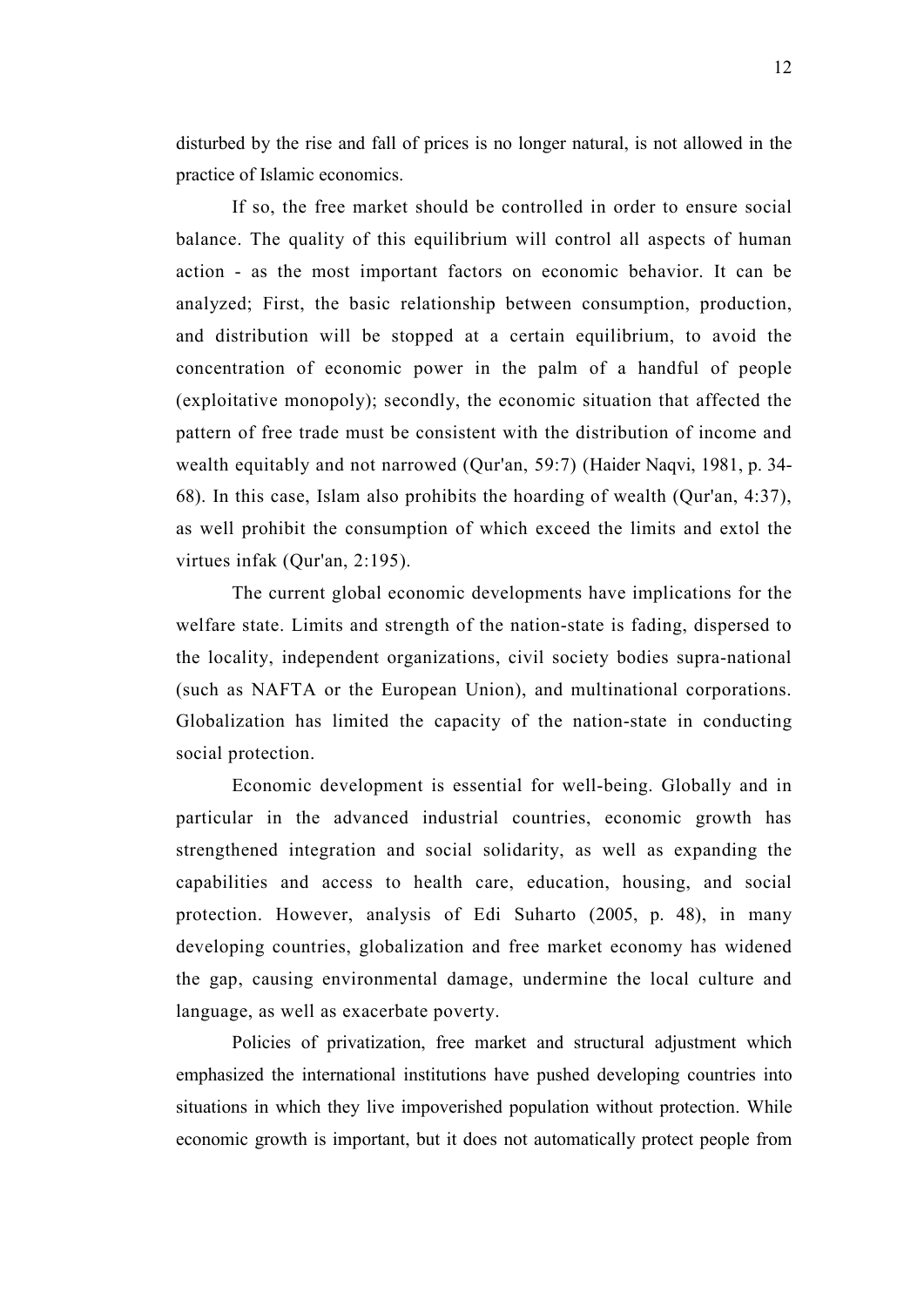risks that threaten it. Therefore, some developing countries began to implement social policies concerning the organization of social security schemes, although it is limited and is associated with status and categories of workers in the formal sector.

Because of this, the economic development in Indonesia needs to be grounded in moral values, especially the trade aspects of the source of foreign exchange. Trade, in the context of Shari'ah and Pancasila culture, became an integral part of human life in business. Man's relationship with another human being has a free space, but this relationship has a transcendent value as a form of economic activity that will be accountable to God. Thus, human freedom, economic realities, and accountability to God be the framework for businesses, so the trading is done can not be separated from how faith-charity-commercial purposes. Is the underlying reality of free trade must conceive of epistemology tauhidi, namely God as Absolute Reality, which includes the following principles (Ahmad Khurshid, 1980, p. 178-179): tawhid (QS. 41:53, 12:40, 6:162), rububiyah, khilafah (QS. 2:30, 35:39), Tazkiyah, and accountability (QS. 4:85, 10: 108).

In the era of free markets, economic activities can not pay attention to ethical issues that could lead to all the players in the economy will collide interests, so that this condition may create a force that can destroy other economic actors. Therefore, Islamic business ethics becomes a frame of reference as a form of morality economic actors. Business ethics can help prevent market distortions, so that various forms of economic practice provides mashlahah for human life as a whole.

In the context of Indonesia, as disclosed Sri-Edi Swasono (2005, p. 234- 238), there are six national concern with the development of globalization, which affects people of Indonesia through the following questions:

- 1. Why development is happening in Indonesia is displacing the poor, not displacing poverty ? consequently development becomes a process of dehumanization.
- 2. Why that is happening just in the development of Indonesia and Indonesia is not development ? foreigners who build Indonesia and became the holder of the concession for economic enterprises located, while the Indonesian spectators or waitress globalization.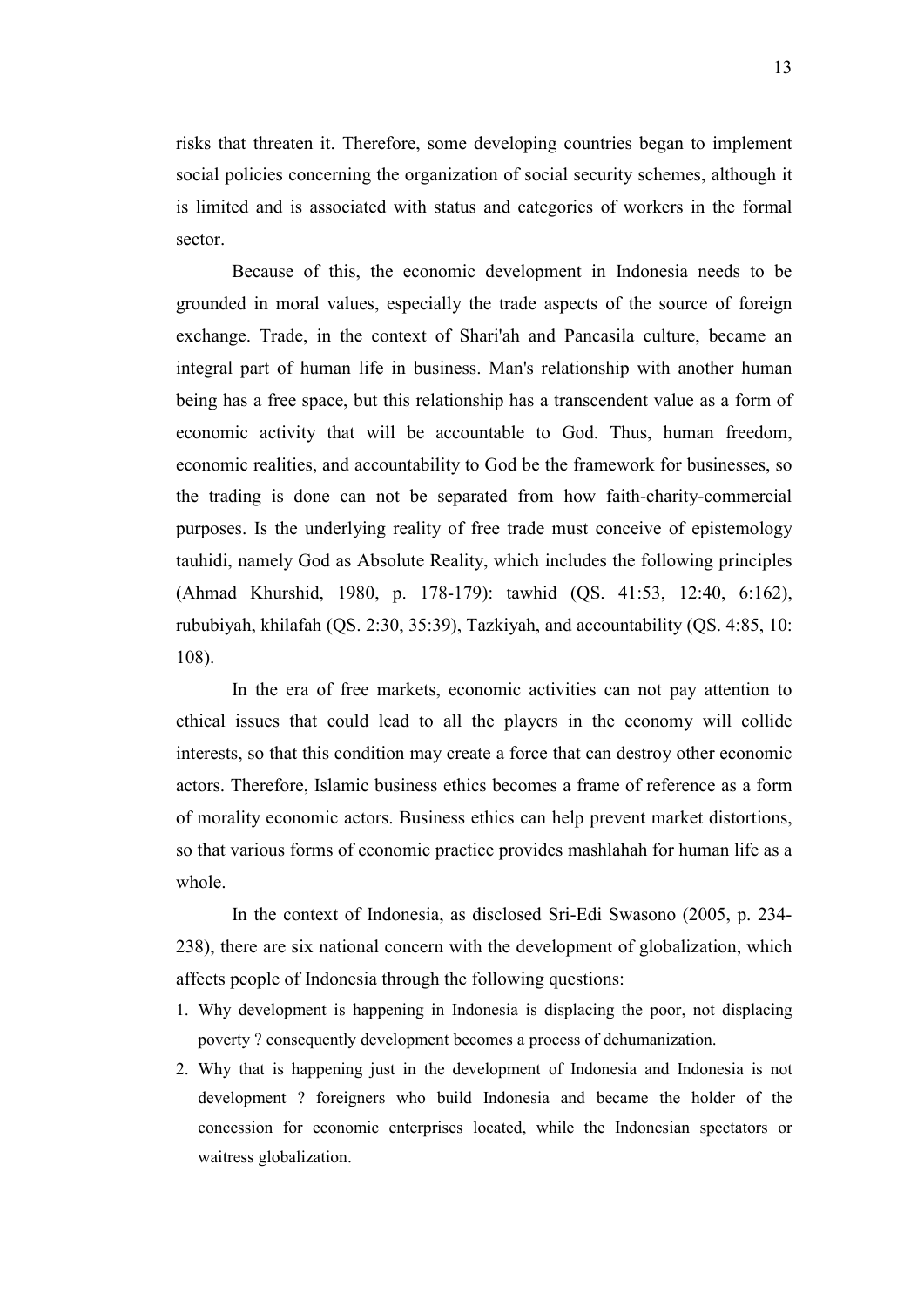- 3. Why "sovereign markets" were left in power, thus displacing the "sovereign people".
- 4. Should not we be the master in his own country, to be "the masters in our own homeland, not just to Become the host," which only serve the needs of globalization and interests abroad? So, why do we remain a coolie in their own country, just be master of ceremonies ? consequently GDP growing faster than GNP. Many economists off guard on this.
- 5. Social welfare still not reached, the gap between rich and poor is increasing.

Sixth, the gap between the rich and the poor who form his frustation-gap on the part of the poor, the gap between the aspirations of a growing along by the advertising of consumer fancy and the increasingly widespread traction affluency party that is rich with all the absurdities that have been attached to them, have encouraged structural imbalances in ownership.

Therefore, the economic life of Indonesia is supposed to set the enactment of "economic democracy" (Article 33 of the 1945 Constitution) as a rejection of the economy through free-market liberalism. Indonesia confirms economic democracy economic relations based on mutualism and brotherhood (and the principle of family togetherness) reject laissez-faire or free market neo-liberalistic. In its form, this economic democracy reaffirm the people's economy.

#### **Pancasila and Meaning in The People's Strategic Economic Development**

Pancasila as the foundation and soul of Indonesia provides a view that economic democracy has the principles of participation, emancipation, and keterbawasertaan. In the context of development, economic participation and economic emancipation must senantiasi bring people to emancipated. The economic progress of the people must be inherent in the progress of national development entirely. Exclusivism development should not happen, not happen anyway marginalization, alienation or exclusion of the poor and weak.

The economic role of the people need to be placed as a development strategy. Strategic significance in the development of the people's economy, among others: (1) people who are participatory-emancipatory opportunity to be active in economic activity will contribute to ensuring optimal economic value added that they generate can be directly accepted by the people. Equalization will occur along with growth; (2) to empower people is a national duty to improve the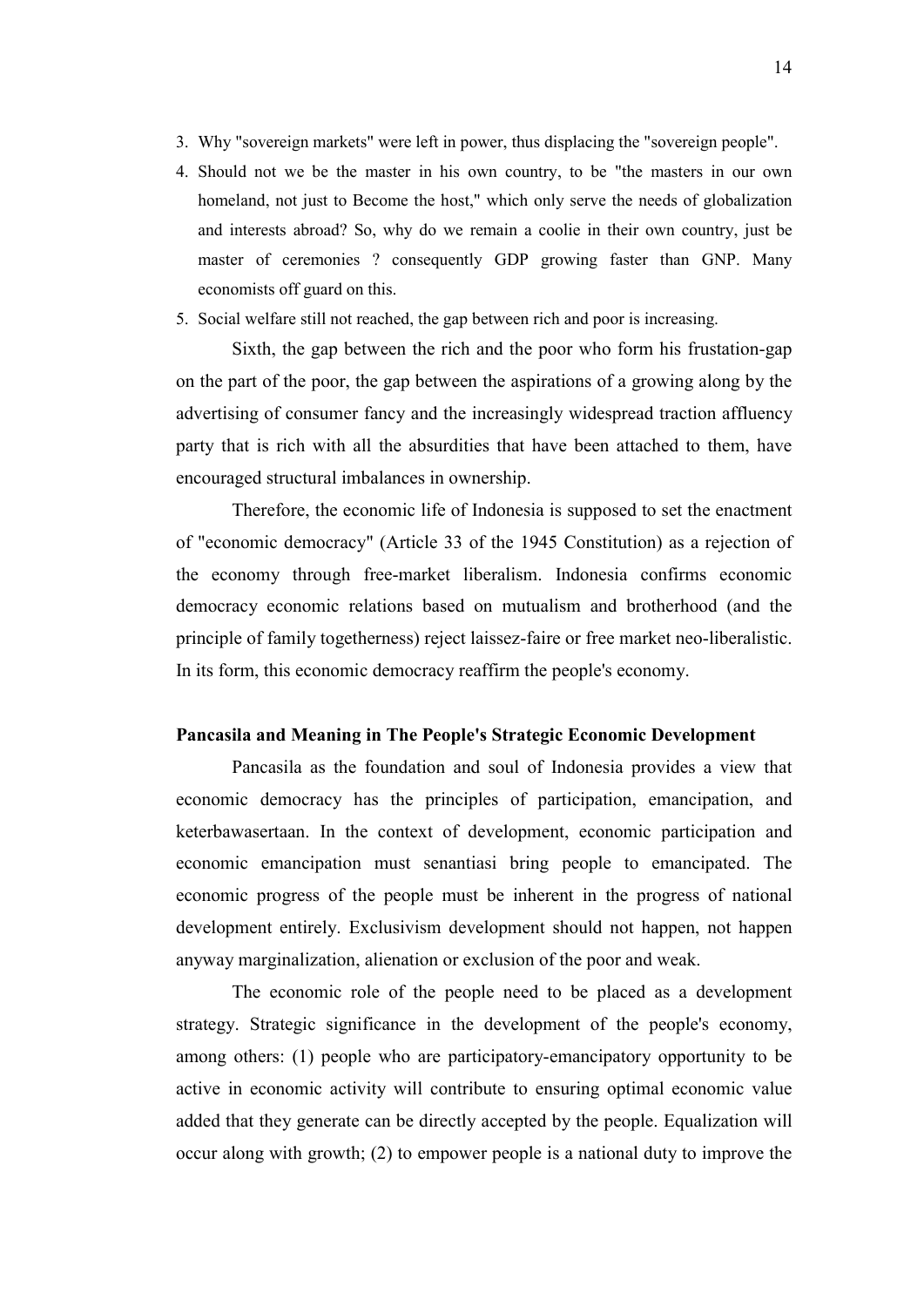productivity of the people so that the people concretely becomes active asset development. Subsidies and protection to the people to establish themselves and their economic life is an investment in the national economy in the form of human investment (not a waste or inefficiency) and encourage the growth of the middle class-based grass-roots; and (3) the economic development of the people's increasing purchasing power of the people who will be the energy of the people to be able to build itself (self-empowering).

Thus, Pancasila should be placed as footing the Indonesian government in developing "new paradigm" through economic policies that reflect economic democracy. Economic democracy principles reflected in UUD 1945, article 33, the economy is structured as a joint venture based on the principle of kinship. Impelemntasi concrete of Pancasila democracy is the cooperative movement with the concept of "triple-co" which includes joint ownership (co-ownership), determination together (co-determination) and the joint responsibility (coresponsibility). In some countries the cooperative grow into the business forward with greater income. The concept of triple-co means big business can be owned by small businesses (or cooperative) "related," both because of the relationship of consumption (consumption common bond), the linkage of production (production common bond) and the relevance of territory (teritory common bond). Its small, medium and large integrated consolidative forming a strong national economic strength to face globalization and global power.

#### **Conclusion**

Indonesia's economic development amid globalisation should base themselves on economic democracy imbued with the values of Pancasila as the national identity, ie upholding the sovereignty of the country's economy and its people, the interests of the state and people's interests take precedence. Economic democracy as values of independence put the position of the people as the "central-substantial" with deliberation and consensus as a mechanism for mutual nation's intellectual life. It will explicitly reject liberal capitalistic economy with a free market that puts capital as the central-substantial and reduce the position of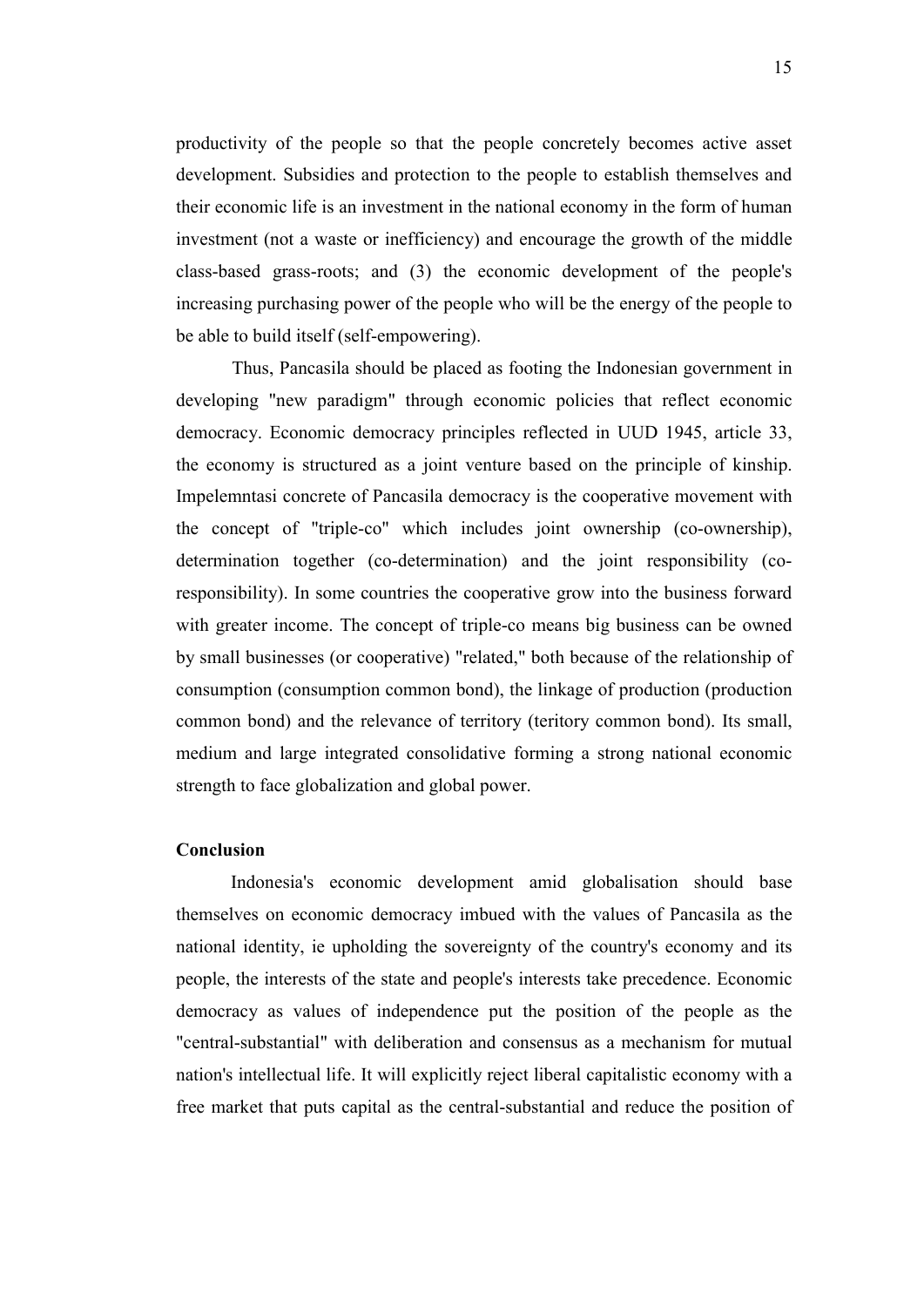the people to be the "marginal-residual", make natural economic mechanisms of exploitation and usury.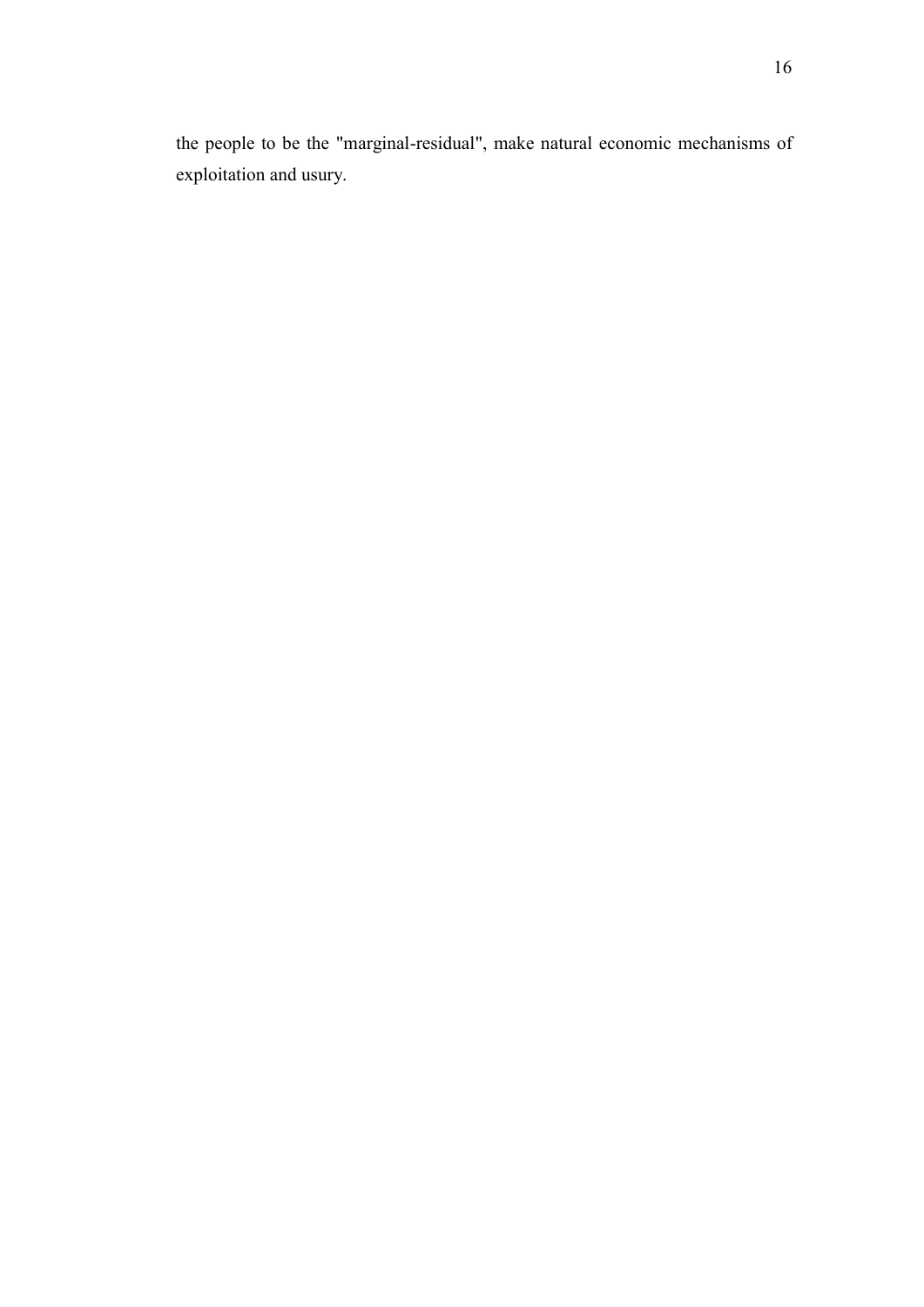#### **BIBLIOGRAPHY**

Abu Yusuf. (1979). *Kitab al-Kharaj.* Beirut: Dar al-Ma'arif.

- Adam, Rainer, dkk. (2006). *Persaingan dan Ekonomi Pasar di Indonesia.* Jakarta: Friedrich Nauman Stiftung-Indonesia.
- Ahmad, Khurshid (ed.). (1980). *Studies in Islamic Economics.* Jeddah: King Abdul Aziz University.
- Ahmad, Mahmud Shaikh. (1995). *Economics of Islam: A Comparative Study.* Pakistan: Shah Muhammad Ashraf Publishers, Lahore.
- Ahmad, Mustaq. (2001). *Business Ethics in Islam.* Pakistan: International Institute of Islamic Thought.
- Al-Assal, A. Muhammad & Fathi Abd. Karim. (1999). *Hukum Ekonomi Islam.*  Jakarta: Pustaka Firdaus.
- Al-Ghazali. (1998). *Ihya' 'Ulum al-Din.* Beirut: Dar al-Fikr.
- Al-Mawardi, Abu Hasan Ali. (1996). *al-Ahkam al-Sulthaniyah wa-Wilayat al-Diniyah.* Beirut: Dar al-Fikr.
- Al-Rayyis, Dia'u al-Din. (1961). *Al-Kharaj and the Financial Institutions of the Islamic Empire.* Cairo: the Anglo Egyptian Library.
- Al-Shatibi, Abu Ishaq. (1975). *al-Muwafaqat fi Ushul al-Syari'ah.* Cairo: al-Maktabah al-Tijanyah al-Kubra.
- Azmi, Sabahuddin. (2002). *Islamic Economics: Public Finance in Early Islamic Thought.* New Delhi: Goodword Books.
- Boadway, Robin W. & Neil Bruce. (1984). *Welfare Economics.* Oxford: Basil Blackwell.
- Chapra, Umar. (2001). *The Future of Economics: An Islamic Perspective.* SEBI, 38.
- Deliarnov. (2005). *Perkembangan Pemikiran Ekonomi*. Jakarta: PT Raja Grafindo Persada.
- Essid, Yassine. (1995). *A Critique of the Origins of Islamic Economic Thought.* Leiden: E.J. Brill.
- George, Susan. (2002). *Republik Pasar Bebas.* Jakarta: INFID/Bina Rena Pariwara.
- Gottlieb, M. (1984). *A Theory of Economic Systems.* New York, NY: Academic Press. Inc.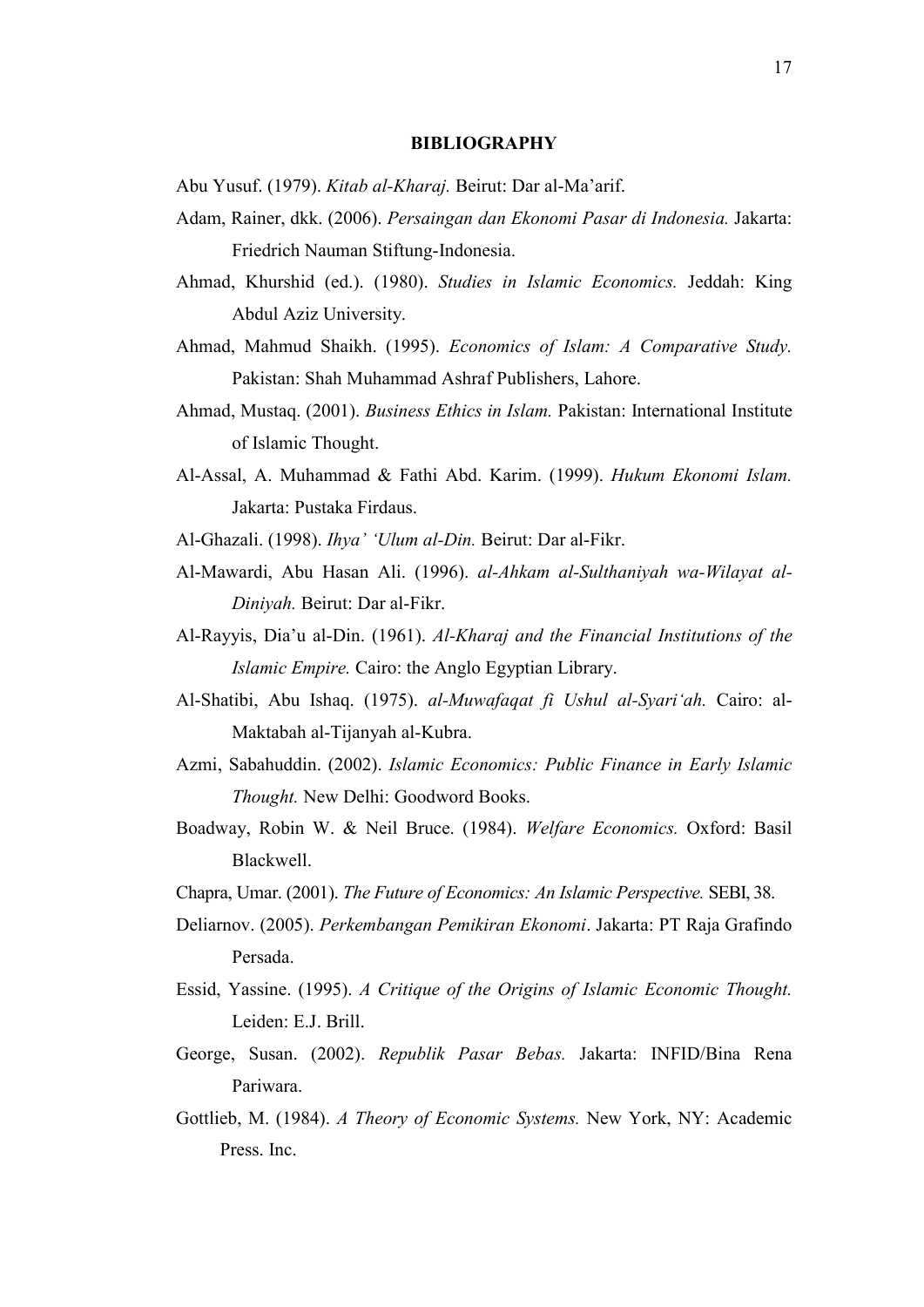Hamdani, Ikhwan. (2003). *Sistem Pasar.* Jakarta: Nurinsani.

- Ibn Khaldun. (2005/1426). *al-Muqaddimah Ibn Khaldun.* Cairo: Dar Ibn al-Haitham.
- Ibn Taymiyah. (1979). *al-Hisbah fi al-Islam.* Beirut: Dar al-Kutub al-'Arabiyah.
- Ibn Taymiyah. (1986). *al-Siyasah al-Shar'iyah fi Islah al-Ra'iy wa-al-Ra'iyah.*  Saudi Arabia: Dar 'alam al-Fawa'id.
- Ichimura, Shinichi, et. al. (eds.). (2009). *Transition from Socialist to Market Economies: Comparison of European and Asian Experience.* New York; Palgrave Macmillan.
- Iqbal, Munawar & Ausaf Ahmad (ed.). (2005). *Islamic Finance and Economic Development.* New York: Palgrave MacMillan.
- Islahi, Abdul Azim. (1996). *Economic Concepts of Ibnu Taimiyah.* United Kingdom: The Islamic Foundation.
- Islahi, Abdul Azim. (2005). *Contributions of Muslim Scholars to the History of Economic Thought and Analysis.* Jeddah: Scientific Publishing Centre, KAAU.
- Ismawan, Indra. (2001). *Sukses di Era Ekonomi Liberal Bagi Koperasi dan Perusahaan Kecil-Menengah.* Jakarta: Gramedia.
- Karim, Adiwarman. (2003). *Kajian Ekonomi Islam Kontemporer.* Jakarta: TIII.
- Mankiw, N. Gregory. (2006). *Pengantar Ekonomi Makro*. Jakarta: Salemba Empat.
- Margolis, J. & Guitton, H. (eds.). (1969). *Public Economics.* New York: St. Martin Press.
- Mishra, Ramesh. (2000). *Globalization and The Welfare State.* London: McMillan.
- Mubyarto. (1999). *Reformasi Sistem Ekonomi Dari Kapitalisme Menuju Ekonomi Kerakyatan.* Yogyakarta: Aditya Media.
- Mubyarto. (2000). *Membangun Sistem Ekonomi.* Yogyakarta: BPFE-Yogyakarta.
- Naqvi, Haider. (1981). *Ethics and Economics: An Islamic Synthesis.* London: The Islamic Foundation.
- Roncaglia, Alessandro. (2006). *The Wealth of Ideas: a History of Economic Thought.* New York: Cambridge University Press.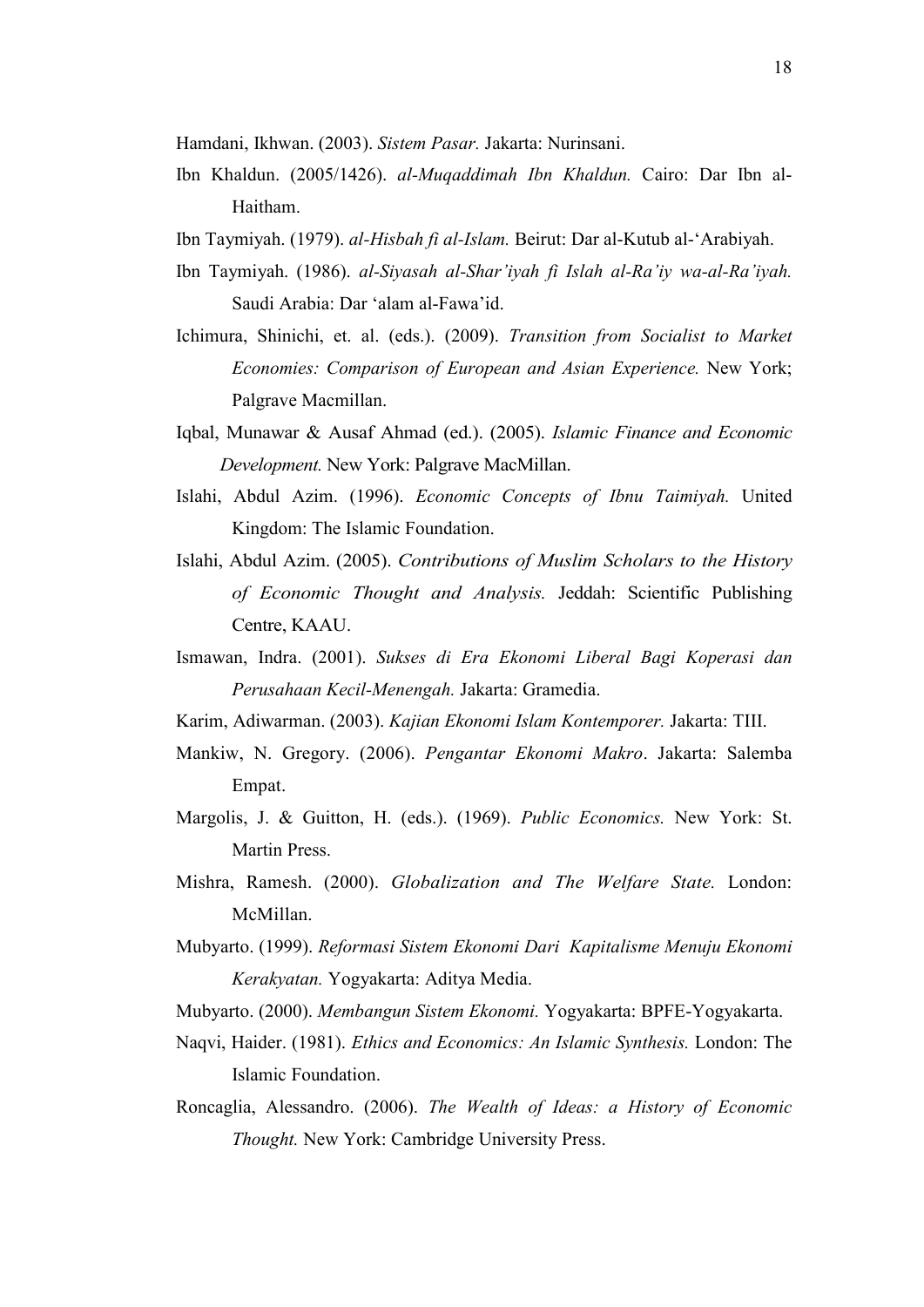- Rostows, W. (1967). *The Stages of Economic Growth, a Non-Communist Manifesto.* Cambridge: Cambridge University Press.
- Rothbard, Murray N. (1977). *Power and Market Government and the Economy.*  Kansas: Institute for Humane Studies, Inc.
- Salanie, Bernard. (2000). *Microeconomics of Market Failure.* Cambridge MA: MIT Press.
- Samuelson, Paul A. (1969). Pure Theory of Public Expenditure and Taxation. *Public Economics*, 98-123. doi. 10.1007/978-1-349-15294-0\_5.
- Samuelson, Paul A. (2008). *Economics.* New York: McGraw-Hill Book Company.
- Schumpeter, J.A. (1950). *Capitalism, Socialism amd Democracy.* New York: Harper & Row. doi. 10.4324/9780203202050.
- Screpanti, Ernesto & Zamagni, Stefano. (2005). *An Outline of the History of Economic Thought.* New York: Oxford University Press.
- Shackle, G.L.S. (1972). *Epistemics and Economics.* Cambridge, Eng.: Cambridge University Press.
- Siddiqui, M.N. (1996). *Role of the State in the Economy: An Islamic Perspective.* The Islamic Foundation, UK.
- Smith, Adam. (1966). *An Inquiry into the Nature and Causes of The Wealth of Nations.* (New Rochelle, N.Y : Arlington House.
- Suharto, Edi. (2005). *Membangun Masyarakat Memberdayakan Rakyat: Kajian Strategis Pembangunan Kesejahteraan Sosial dan Pekerjaan Sosial.* Bandung: Refika Aditama.
- Swasono, Sri Edi. (2011). *Judicial Review Testimoni Sri-Edi Swasono terhadap UU No. 38 Tahun 2008 tentang ASEAN Charter.* Mahkamah Konstitusi RI. July 22.
- Swasono, Sri-Edi. (2001). *Mendesak: Reformasi Peranan Daerah (dalam Dari Lengser ke Lengser).* Jakarta: Penerbit Universitas Indonesia.
- Swasono, Sri-Edi. (2001). *Mewaspadai Pasar Bebas (dalam Dari Lengser ke Lengser).* Jakarta: Penerbit Universitas Indonesia.
- Swasono, Sri-Edi. (2001). *Restrukturisasi, Keadilan Sosial dan Gobalisasi. Ceramah*. Program Pascasarjana Universitas Airlangga, Batam, March 29.